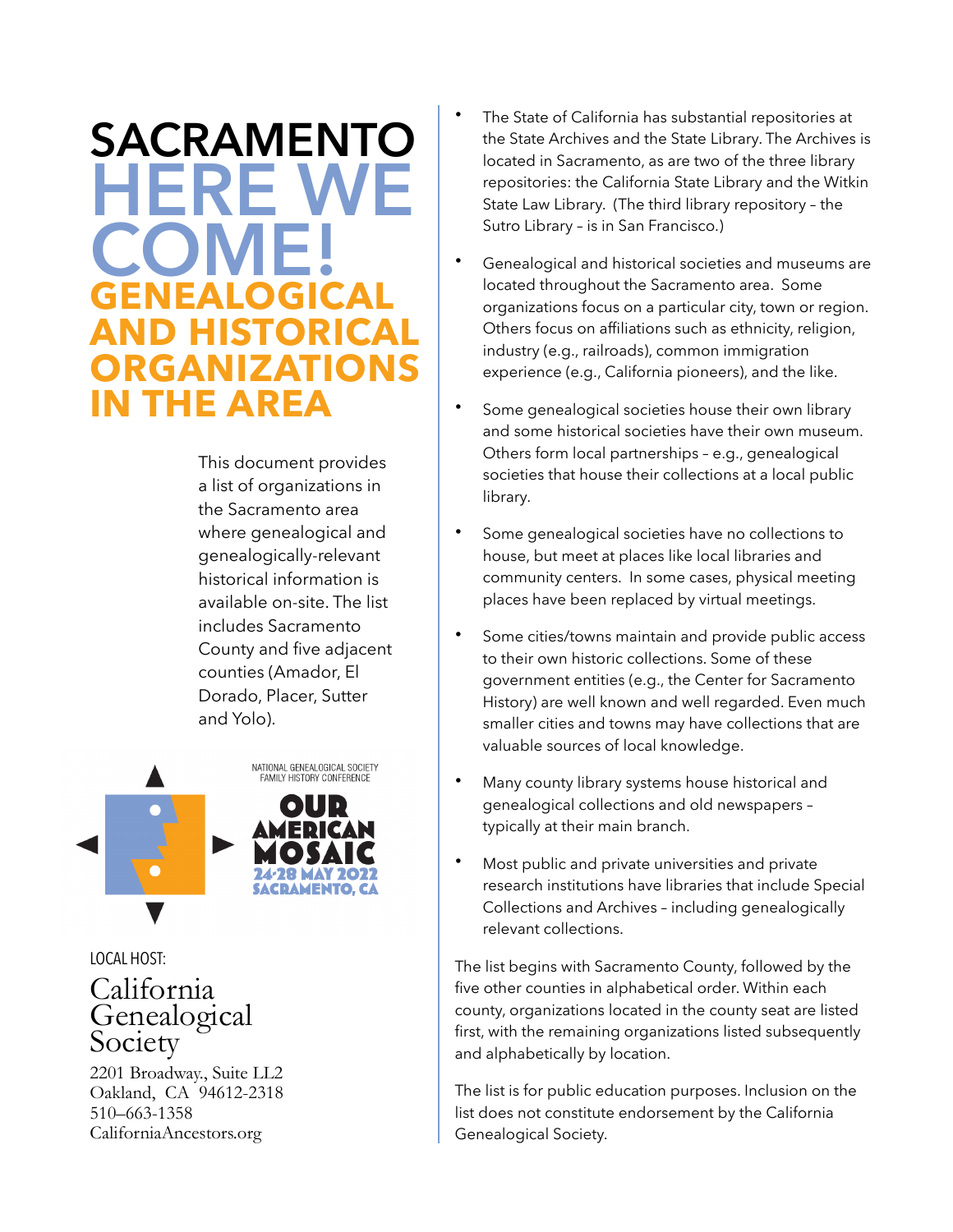# © 2022 California Genealogical Society Page 2

### GENEALOGICAL & HISTORICAL ORGANIZATIONS IN THE SACRAMENTO AREA

*Before visiting an organization, please verify whether the locations listed here is still current.*

# **SACRAMENTO COUNTY** (county seat Sacramento)

California State Library 16-654-0176 California History Room [cslcal@library.ca.gov](mailto:cslcal@library.ca.gov) 900 N St. Sacramento 95814 [www.library.ca.gov/california-history/genealogy](https://www.library.ca.gov/california-history/genealogy/)

# California State Library 16-323-9845

Witkin State Law Library and the control of the control of cslqps@library.ca.gov Government Publications Stanley Mosk Library & Courts Building 914 Capitol Mall, 3rd floor Sacramento 95814 [www.library.ca.gov/government-publications](https://www.library.ca.gov/government-publications/)

# California State Archives **618 and 318 and 318 and 316-653-6814**

1020 O St. and the state of the state of the state of the [archivesweb@sos.ca.gov](mailto:archivesweb@sos.ca.gov) Sacramento 95814 [www.sos.ca.gov/archives/collections/family-history-resources](https://www.sos.ca.gov/archives)

# Sacramento Genealogical Society (SGS) [info@rootcellar.org](mailto:info@rootcellar.org)

Root Cellar (SGS Library) The Mailing Address: PO Box 265 California State Archives Building Citrus Heights 95611 1020 O St., 4th floor Sacramento 95814 [rootcellar.org](https://rootcellar.org/)

# Center for Sacramento History 916-808-7072

551 Sequoia Pacific Blvd. Cshoots are [csh@cityofsacramento.org](mailto:csh@cityofsacramento.org) Sacramento 95811 [www.centerforsacramentohistory.org](http://www.centerforsacramentohistory.org)

# Sacramento Central Library 16-264-2920

Sacramento Room 828 I St. Sacramento 95814 [www.saclibrary.org/Education/History/The-Sacramento-Room](https://www.saclibrary.org/Education/History/The-Sacramento-Room)

[https://www.saclibrary.org/](https://www.saclibrary.org/Contact-Us/Email-the-Library) [Contact-Us/Email-the-Library](https://www.saclibrary.org/Contact-Us/Email-the-Library)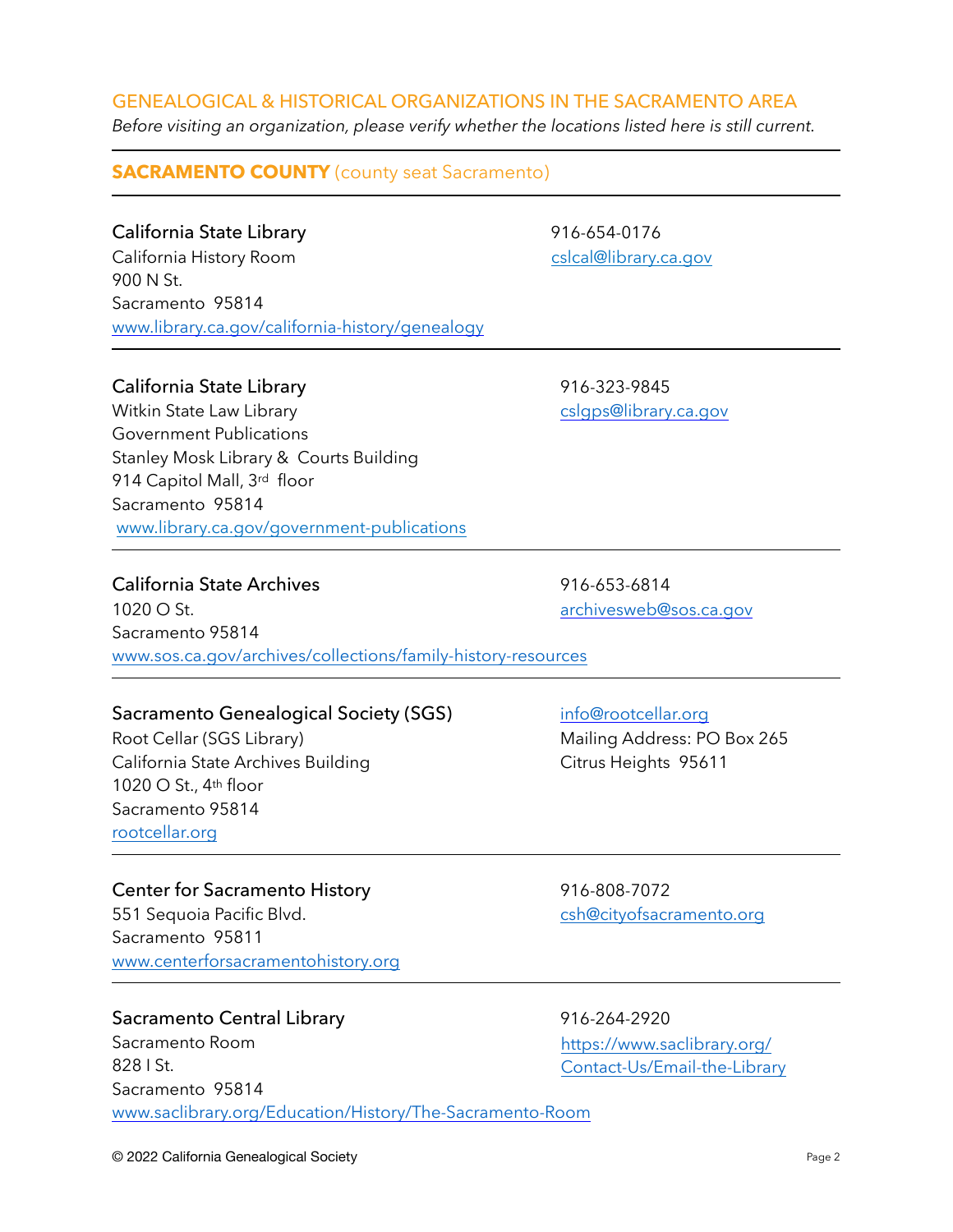#### California Museum 1916-653-7524

1020 O St., 1st floor Sacramento 95814 [www.californiamuseum.org](https://www.californiamuseum.org)

#### Sacramento State Railroad 916-323-7073

Museum Library and Archives **[Library.CRSM@parks.ca.gov](mailto:Library.CRSM@parks.ca.gov)** 111 I St. Sacramento 95814 [www.californiarailroad.museum/visit/library](https://californiarailroad.museum/)

#### Sacramento History Museum 1916-808-7059

101 I St. Old Sacramento 95814 [sachistorymuseum.org](http://sachistorymuseum.org/)

# Sacramento FamilySearch Library 16-487-2090 2745 Eastern Ave.

Sacramento 95821 [www.familysearch.org/wiki/en/](https://www.familysearch.org/wiki/en/Sacramento_FamilySearch_Library) [Sacramento\\_FamilySearch\\_Library](https://www.familysearch.org/wiki/en/Sacramento_FamilySearch_Library)

#### Sacramento Old City Cemetery 916-448-0811 1000 Broadway Sacramento 95818 [www.cityofsacramento.org/ParksandRec/Parks/Specialty-Parks/City-Cemetery](https://www.cityofsacramento.org/ParksandRec/Parks/Specialty-Parks/City-Cemetery)

#### Old Sacramento Schoolhouse Museum 916-483-8818 1200 Front St. [info@oldsacschoolhouse.org](mailto:info@oldsacschoolhouse.org)  Sacramento 95814 [http://shewman.com](http://shewman.com/)

#### California State University Sacramento 916-278-5679

Special Collections and Archives 2000 State University Dr. Sacramento 95819 <https://library.csus.edu/special-collections-and-university-archives>

# Diocese of Sacramento Archives 618 1996-733-0299 2110 Broadway Sacramento 95818 <https://www.scd.org/archives>

California State Archives Building museuminfo@californiamuseum.org

[sacramento\\_familysearch\\_library](mailto:sacramento_familysearch_library@familysearch.org) [@familysearch.org](mailto:sacramento_familysearch_library@familysearch.org)

[https://library.csus.edu/forms/](https://library.csus.edu/forms/contact-us-scua) [contact-us-scua](https://library.csus.edu/forms/contact-us-scua)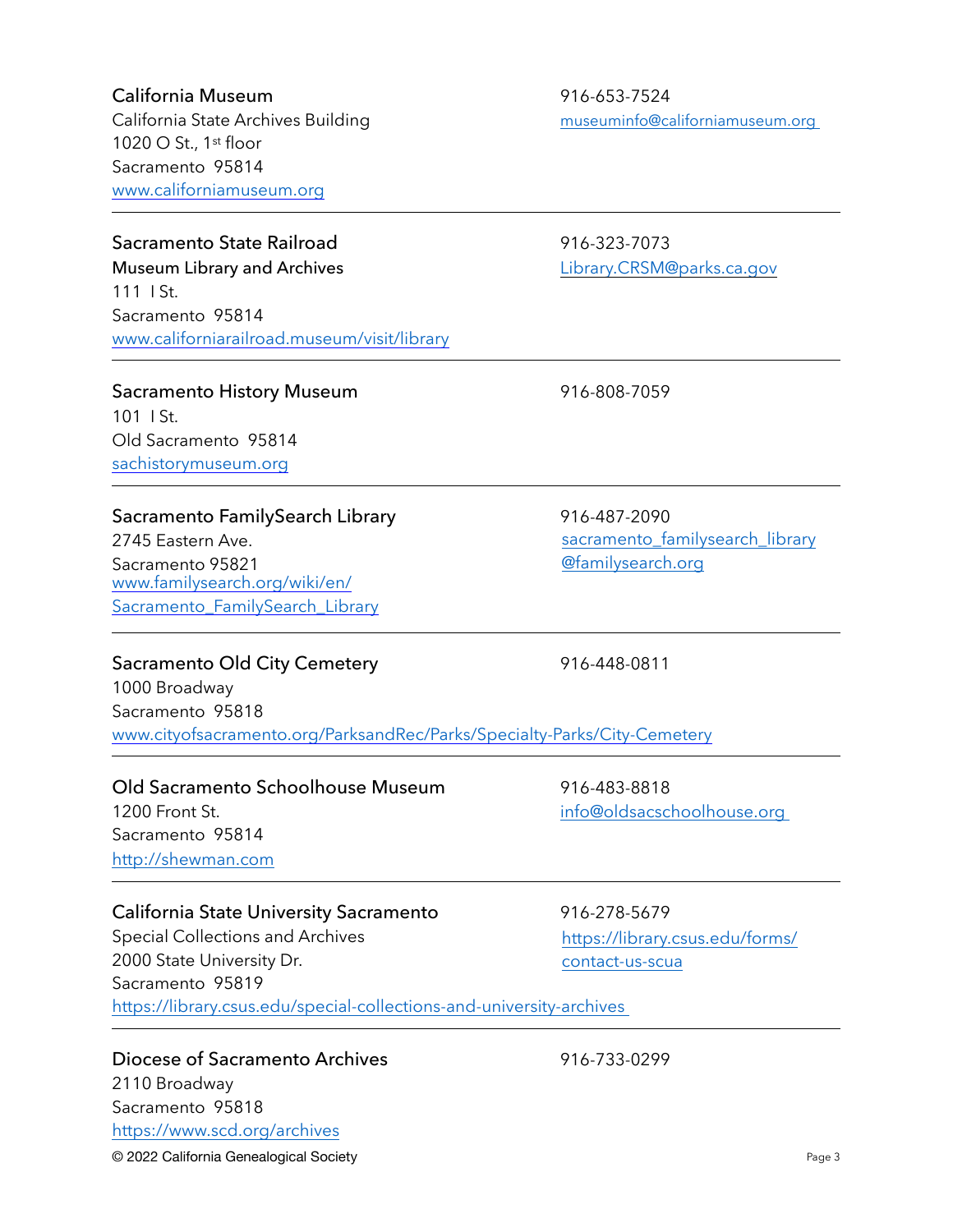Sacramento Pioneer Association 916-447-7411 1731 Howe Ave. #639 Sacramento 95825 [https://sacramentopioneer.org](https://sacramentopioneer.org/) 

#### Sacramento Historical Society 916-899-9871

Events: Columbus Hall, 5961 Newman Ct. Mailing Address: 1081 38th St. Sacramento CA 95819 Sacramento CA 95816 [https://www.sachistoricalsociety.org](https://www.sachistoricalsociety.org/) [admin@sachistoricalsociety.org](mailto:admin@sachistoricalsociety.org)

#### West Sacramento Historical Society 916-374-1849

History Gallery: [WSHistoricalS@gmail.com](mailto:WSHistoricalS@gmail.com)  1075 West Capitol Ave. W. Sacramento 95691 [http://westsachistoricalsociety.org](http://westsachistoricalsociety.org/) 

#### Genealogical Association of Sacramento Mailing Address: PO Box 292145

Meetings: Belle Cooledge Community Center Sacramento 95829 5699 South Land Park Dr. **Accord Park Accord Park Dr.** [askus@gensac.org](mailto:askus@gensac.org) Sacramento 95822 [https://gensac.org](https://gensac.org/)

Jewish Genealogical Society of Sacramento 916-861-0951 Albert Einstein Residence Center: [JGSSacramento@gmail.com](mailto:JGSSacramento@gmail.com)  1935 Wright St, #240 Sacramento 95825 [https://www.jewishgen.org/jgs-sacramento](https://www.jewishgen.org/jgs-sacramento/) 

Sierra Sacramento Valley Museum 916-452-2671 of Medical History [info@ssvms.org](mailto:info@ssvms.org) 5380 Elvas Ave., Suite 101 Sacramento 95819 <http://www.ssvms.org/museum.aspx>

#### Sacramento German Genealogy Society 916-717-5421

Meetings: St. Mark's United Methodist Church Mailing Address: PO Box 660061 2391 Lusk Dr., St. Mark's Way Sacramento 95866 Sacramento 95864 sggs@sggs.us [https://sggs.us](https://sggs.us/)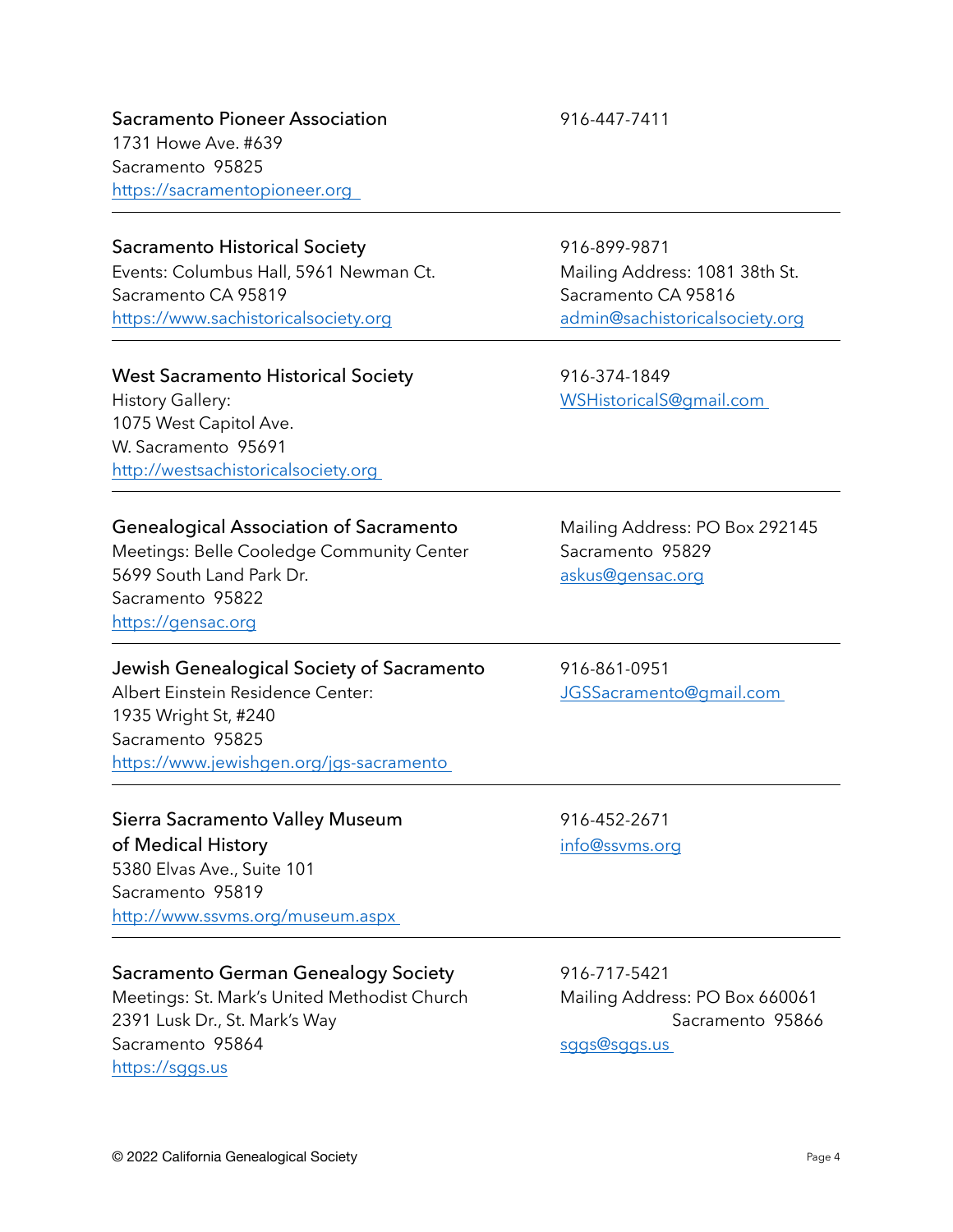## Greater Sacramento African American [Sharon.kay@sbcglobal.net](mailto:Sharon.kay@sbcglobal.net) Genealogy Society [https://aafhs.com](https://aafhs.com/)

Portuguese Historical and Cultural Society [http://sacramentophcs.com](http://sacramentophcs.com/)

Citrus Heights Historical Society 916-726-7459 Citrus Heights Stories [CitrusHeightsHS@gmail.com](mailto:CitrusHeightsHS@gmail.com) [https://www.citrusheightsstories.com](https://www.citrusheightsstories.com/)

Elk Grove Historical Society **916-685-8115** 9941 East Stockton Blvd. Communication of Mailing Address: PO Box 562 Elk Grove 95759 Elk Grove 95759 [https://elkgrovehistoricalsociety.com](https://elkgrovehistoricalsociety.com/) eghs@elkgrovehistoricalsociety.com

History Center **Fair Oaks** 95628 10340 Fair Oaks Blvd. [webhost@fairoakshistory.org](mailto:webhost@fairoakshistory.org) Fair Oaks 95628 [https://fairoakshistory.org](https://fairoakshistory.org/)

#### Folsom Historical Society **916-985-2707**

Folsom History Museum: 823 Sutter St. Pioneer Village: 196 Wool St. Folsom 95630 [https://www.folsomhistoricalsociety.org](https://www.folsomhistoricalsociety.org/)

# Folsom, El Dorado and Sacramento 916-985-6001

Historical Railroad Association [http://fedshra.org/contact](http://fedshra.org/contact/) Folsom Railroad Museum: 198 Wool St. Folsom 95630 [http://fedshra.org](http://fedshra.org/)

# Galt Area Historical Society 209-730-3127

Rae House Museum: 204 Oak Ave. Mailing Address: PO Box 782 Galt 95632 Galt 95632 [https://www.galthistory.com](https://www.galthistory.com/) [galthistoricalsociety@gmail.com](mailto:galthistoricalsociety@gmail.com) 

[http://sacramentophcs.com/](http://sacramentophcs.com/contact-us/) [contact-us/](http://sacramentophcs.com/contact-us/) 

Fair Oaks Historical Society **Mailing Address: PO Box 2044** 

[info@folsomhistoricalsociety.org](mailto:info@folsomhistoricalsociety.org)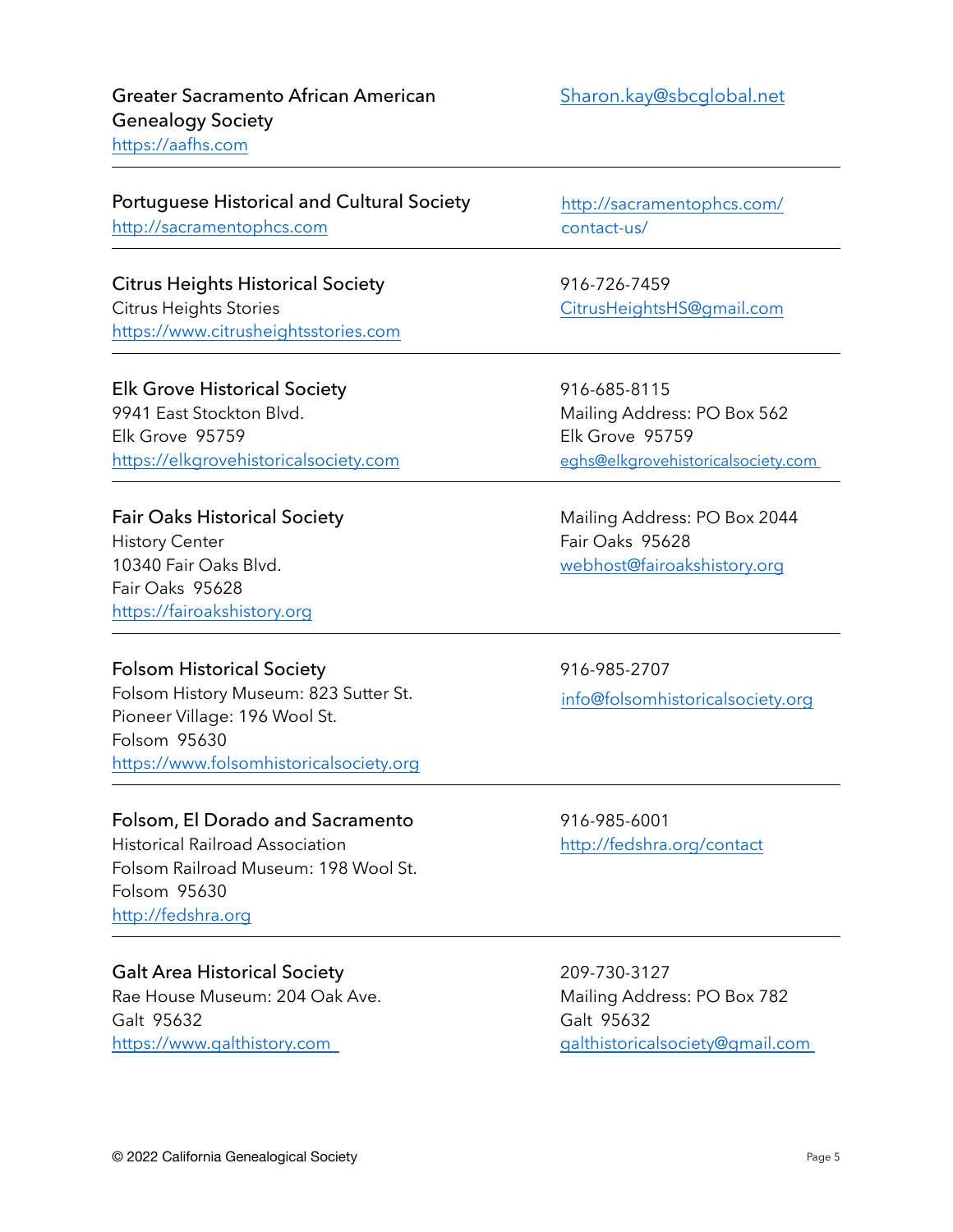Isleton Brannan-Andrus Historical Society 916-777-7763 Isleton Museum: 29 Main St. Mailing Address: PO Box 933 Isleton 95641 Isleton 95641 [https://www.facebook.com/IsletonMuseum](https://www.facebook.com/IsletonMuseum/) 

California State Museum Collections Center 916-263-0805 4940 Lang Ave., Suite 100 [SMCC.Info@parks.ca.gov](mailto:SMCC.Info@parks.ca.gov) McClellan 95652 https://www.parks.ca.gov/?page\_id=789

Big House Folsom Prison Museum 916-985-2561 ext. 4589 312 3rd St. [Bhpmuseum@gmail.com](mailto:Bhpmuseum@gmail.com) Represa 95671 [http://bighouseprisonmuseum.org](http://bighouseprisonmuseum.org/) 

Sacramento River Delta Historical Society Mailing Address: PO Box 293

Jean Harvie Community Center New York Number 2014 Walnut Grove 95690 14273 River Rd. State State State State State State State State State State State State State State State State State State State State State State State State State State State State State State State State State State St Walnut Grove 95690 [http://www.srdhs.org](http://www.srdhs.org/)

**AMADOR COUNTY** (county seat Jackson)

#### Amador County Historical Society 209-257-1485

Amador County Museum: Mailing Address: PO Box 761 225 Church St. Jackson 95642 Jackson 95642 [http://amadorcountyhistoricalsociety.org](http://amadorcountyhistoricalsociety.org/) 

Amador County Archives 209-223-6389 12200-A Airport Rd. **Mailing Adr: 12200-B Airport Rd.** Jackson 95642 Jackson 95642

[info@achs1948.org](mailto:info@achs1948.org) 

https://ww<u>w.amadorgov.org/services/archives archivesdept@amadorgov.org</u>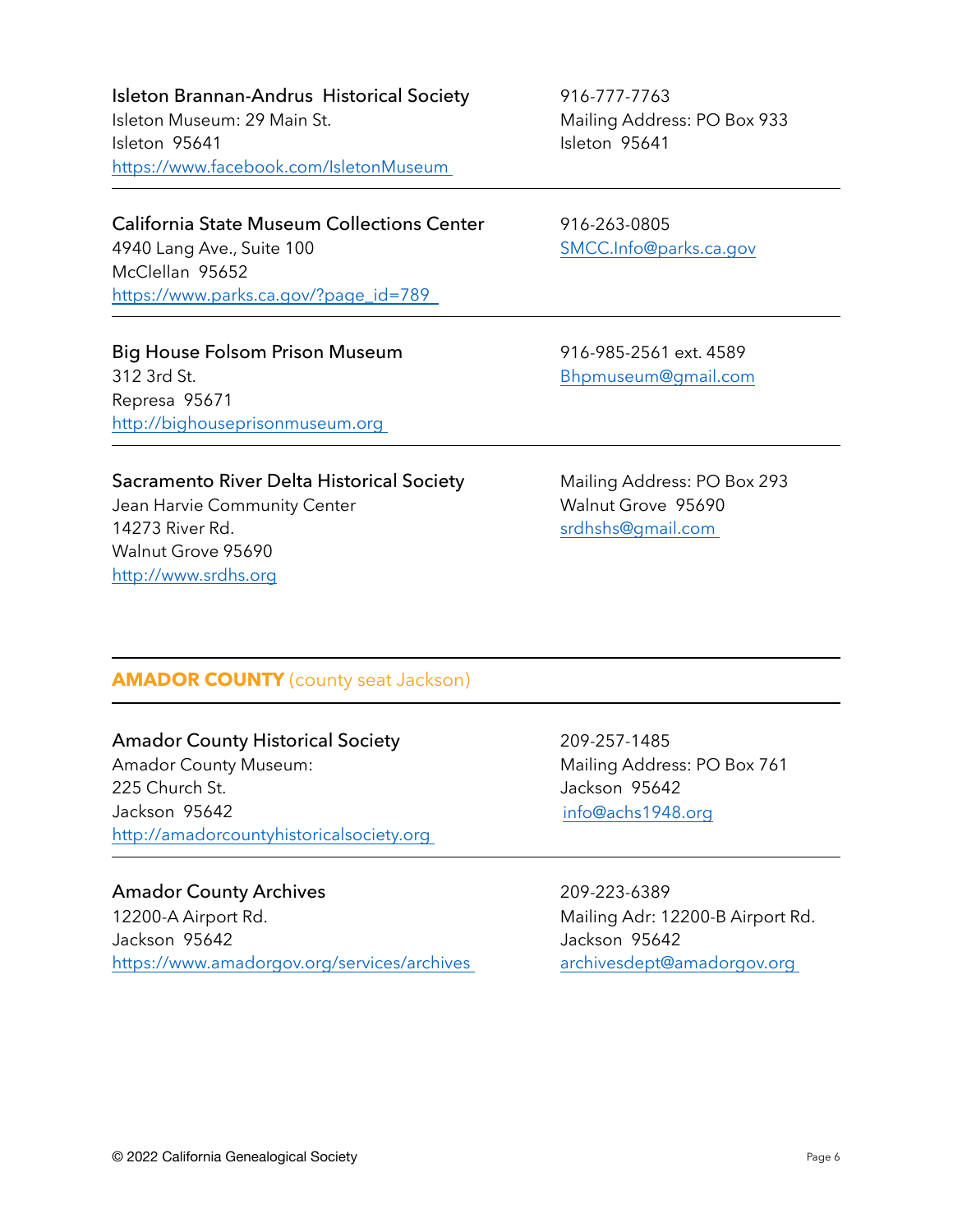# **EL DORADO COUNTY** (county seat Placerville)

El Dorado County Historical Society 530-626-0773 Fountain and Tallman Museum: 524 Main St. edchistoricalsociety@gmail.com Placerville 95667 [http://www.eldoradocountyhistoricalsociety.org](http://www.eldoradocountyhistoricalsociety.org/) 

# El Dorado County Historical Museum 530-621-5865

104 Placerville Dr. https://www.assimuseum@edcgov.us Placerville 95667 [http://museum.edcgov.us](http://museum.edcgov.us/)

http://eldoradolibrary.org

Placerville 95667

[fountainandtallmanmuseu](mailto:fountainandtallmanmuseum@gmail.com) [m@gmail.com](mailto:fountainandtallmanmuseum@gmail.com) 

El Dorado County Library 630-621-5540 345 Fair Lane library@eldoradolibrary.org

| <b>Roots and Gold Dust Genealogical Society</b> | 530-677-9464 |
|-------------------------------------------------|--------------|
|                                                 |              |

Meetings: El Dorado Family History Center **Mailing Address: PO Box 1354** 3275 Cedar Ravine Rd. Diamond Springs 95619 Placerville 95667 <https://sites.rootsweb.com/~cargdgs/aboutus.htm>

# El Dorado Hills Genealogical Society **El Dorado Hills Genealogical Society** edhgs@yahoo.com

Meetings: El Dorado Hills Library 7455 Silva Valley Pkwy. El Dorado Hills 95762 [http://www.edhgs.com](http://www.edhgs.com/)

# Clarksville Region Historical Society

3941 Park Dr., Suite 20-603 El Dorado Hills 95762 [https://www.edhhistory.org](https://www.edhhistory.org/)

# Rescue Historical Society and The Task@RescueHistorical.org PO Box 13 Rescue 95672

[http://rescuehistorical.org](http://rescuehistorical.org/)

[http://sites.rootsweb.com/~cargdgs/](http://sites.rootsweb.com/~cargdgs/emailus.htm) [emailus.htm](http://sites.rootsweb.com/~cargdgs/emailus.htm)

[https://www.edhhistory.org/](https://www.edhhistory.org/contact.html) [contact.html](https://www.edhhistory.org/contact.html)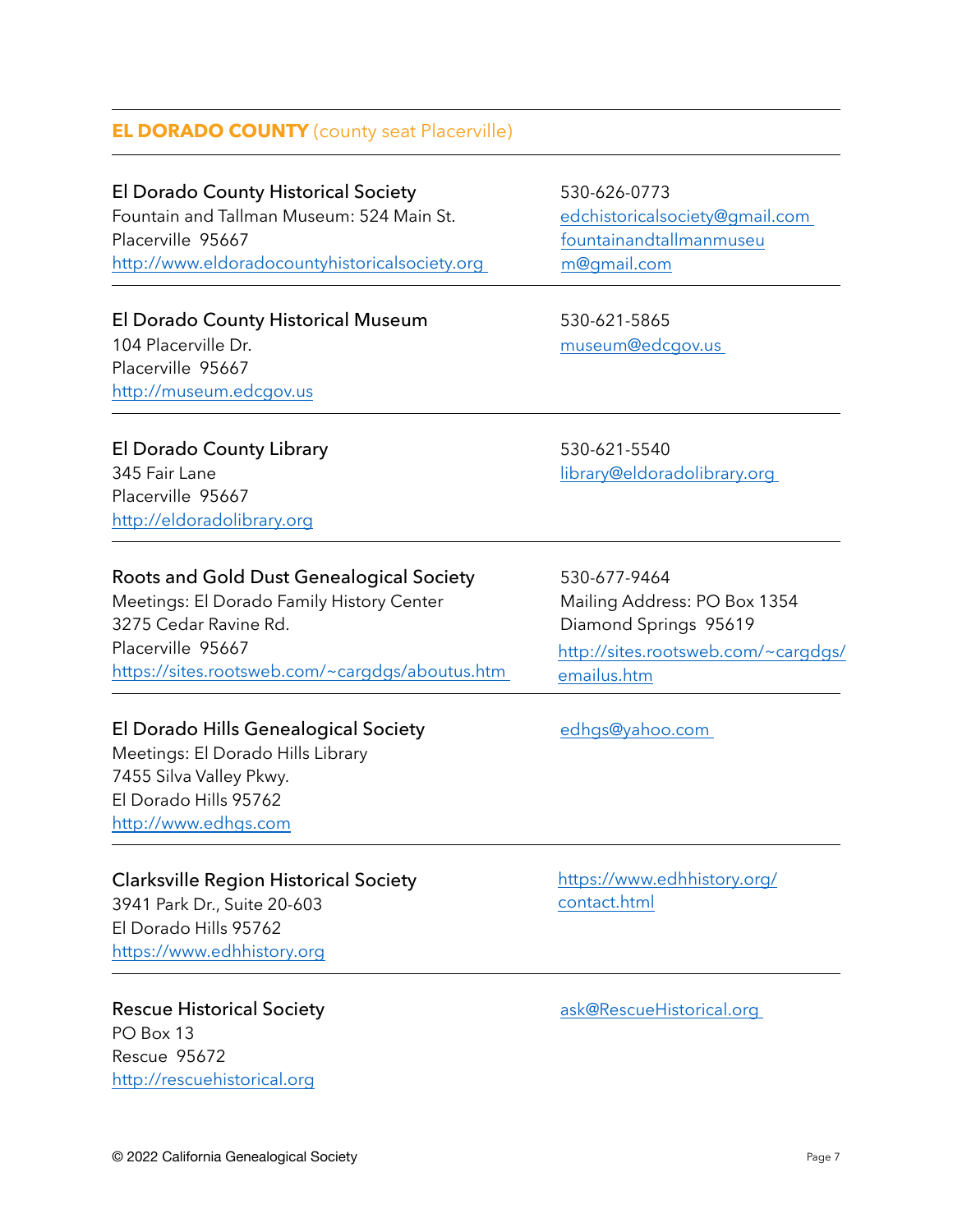# California Cornish Cousins [https://califcornishcousins.org](https://califcornishcousins.org/)

Lake Tahoe Historical Society 530-541-5458 History Museum: 3058 Lake Tahoe Blvd. [LTHS@laketahoemuseum.org](mailto:LTHS@laketahoemuseum.org)  South Lake Tahoe 96150 [http://www.laketahoemuseum.org](http://www.laketahoemuseum.org/) 

# **PLACER COUNTY** (county seat Auburn)

Placer County Genealogical Society Mailing Address: PO Box 7385 Meetings: Auburn-Placer County Library **Auburn 95604** 350 Nevada St. [president@pcgs.pcgenes.com](mailto:president@pcgs.pcgenes.com) Auburn 95603 [http://pcgs.pcgenes.com](http://pcgs.pcgenes.com/)

#### Placer County Historical Society Mailing Address: PO Box 5643

Meetings: Veterans Memorial Hall Meetings: Veterans Memorial Hall 100 East St. [placerhistorical@gmail.com](mailto:placerhistorical@gmail.com)  Auburn 95603 [http://www.placercountyhistoricalsociety.org](http://www.placercountyhistoricalsociety.org/) 

Placer County Museums 630-889-6500 101 Maple St. et al. and the state of the museums@placer.ca.gov Auburn 95603 <https://www.placer.ca.gov/2489/Museums>

Placer County Archives & Museum Collections 530-889-7789

Archives & Research Center **Karlon** Research Center **kmonahan@placer.ca.gov** 11526 C Ave. Auburn 95603 <https://www.placer.ca.gov/Facilities/Facility/Details/Research-Collections-Artifact-Storage-85>

Colfax Area Historical Society 530-346-8599 Colfax Heritage Museum: 99 Railroad St. Mailing Address: PO Box 185 Colfax 95713 Colfax 95713

[https://colfaxhistory.org/museum-and-archives](https://colfaxhistory.org/museum-and-archives/) [museumcolfax@gmail.com](mailto:museumcolfax@gmail.com)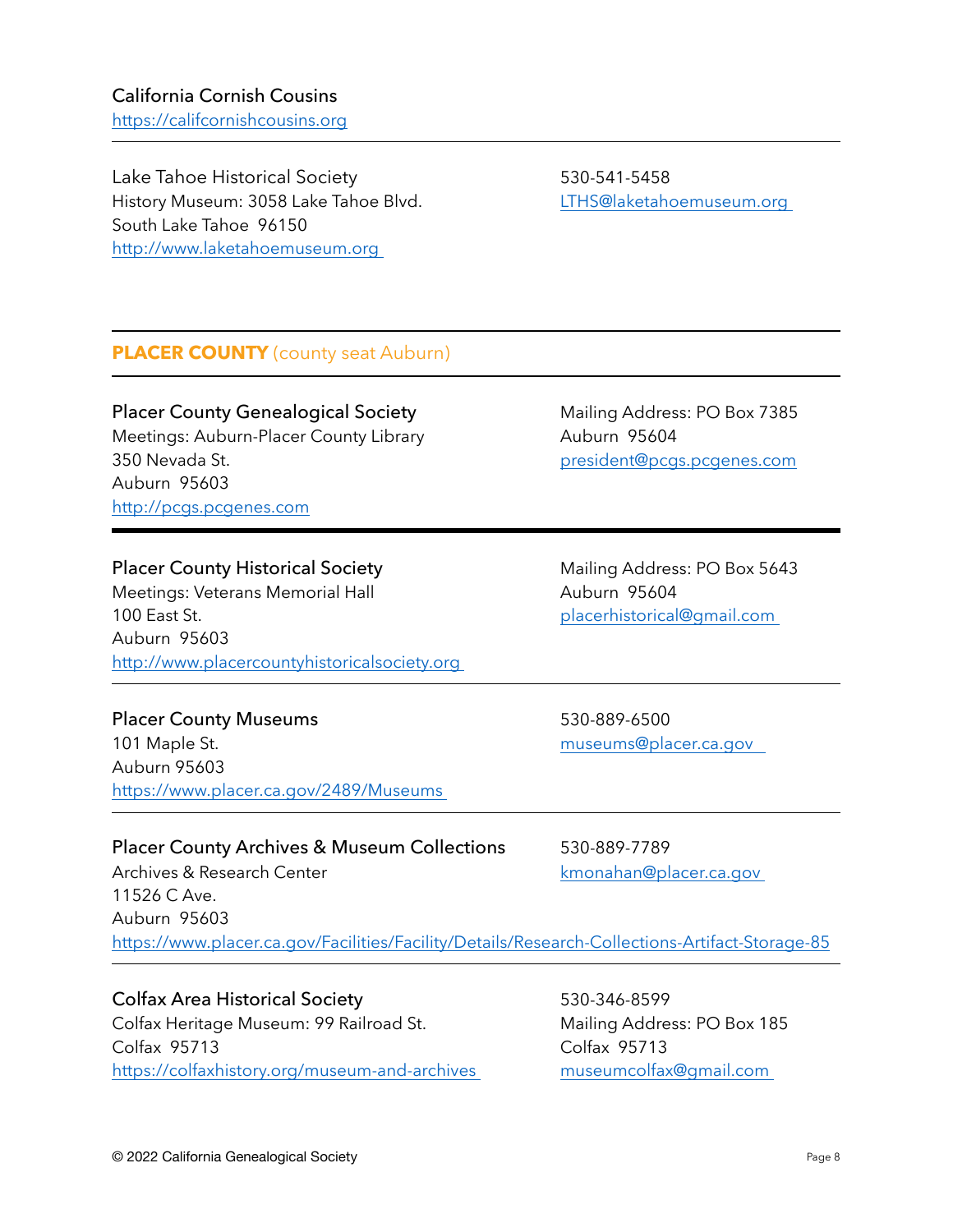#### © 2022 California Genealogical Society Page 9

750 Forbes Ave. Yuba City 95991

Lincoln Hills Genealogy Club Meetings: Kilaga Springs Meetings: Library: Orchard Creek Lodge Presentation Hall 965 Orchard Creek Ln. 1167 Sun City Blvd. Lincoln 95648 Lincoln 95648 [www.suncitylhgc.com](http://www.suncitylhgc.com/) [www.suncitylhgc.com/contact](https://www.suncitylhgc.com/contact)

#### Roseville Genealogical Society 816-803-1076

Library Collection and Meetings: Mailing Address: PO Box 459 Roseville Downtown Library **Roseville 95747** 225 Taylor St. **[rgsca03@gmail.com](mailto:rgsca3@gmail.com)** Roseville 95678 <https://srgcouncil.org/cpage.php?pt=24>

#### Roseville Downtown Library 1916-774-5221

Local History Center library@roseville.ca.us 225 Taylor St. Roseville 95678 <https://www.roseville.ca.us/cms/One.aspx?portalId=7964922&pageId=8918659>

#### Roseville Historical Society **1916-773-3003**

Carnegie Museum and Archives: 557 Lincoln St. info@rosevillehistorical.org Roseville 95678 [https://www.rosevillehistorical.org](https://www.rosevillehistorical.org/) 

#### North Lake Tahoe Historical Society 530-583-1762

130 W Lake Blvd. info@northtahoemuseums.org Tahoe City 96145 [https://www.northtahoemuseums.org](https://www.northtahoemuseums.org/) 

#### **SUTTER COUNTY** (county seat Yuba City)

Sutter County Historical Society and Museum 530-822-7141 1333 Butte House Rd. Yuba City 95993 [https://www.suttercountymuseum.org](https://www.suttercountymuseum.org/)  Sutter County Main Library 630-822-7137

<https://www.suttercounty.org/doc/government/depts/library>